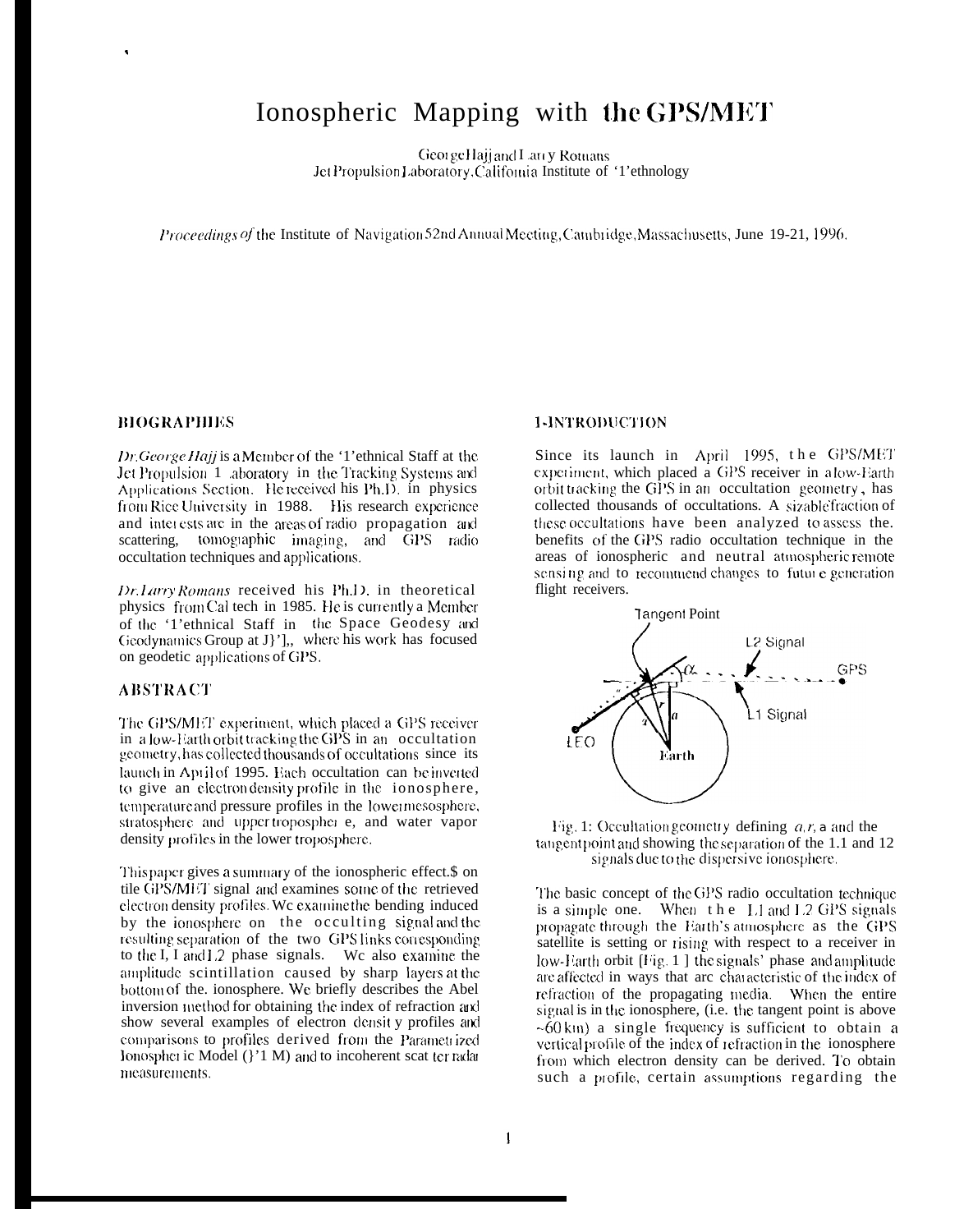horizontal variability of the index of refraction ought [obe] made. In the absence of any other information, a firstorder solution can be obtained by assuming spherical symmetry. Then, the inversion method relies on estimating the bending of the occulting signal which is derived from isolating the excess Doppler shift induced by the atmosphere. The index of Infraction is then derived from bending via an Abel integral transform. This method has been applied extensively in NASA's planetary occultation experiments [see e.g. Fjeldbo, 1971 anti Tyler, i 987], and was inherited from the area of geological mapping of the Earth's interior. The same technique is applied when the signal passes through the neutral atmosphere (tangent point below  $-60 \text{ km}$ ). The only difference is that in this situation two frequencies are needed to calibrate for the overlaying ionosphere and isolate the neutral atmospheric bending. Once the neutral atmospheric refractivity (which is proportional to density in the absence of water vapor) is obtained, the neutral density can be integrated vertically to obtain the pressure at a give height, The ideal gas law can then be used to derive temperature as a function of height. In the presence 01 significant amounts 01 water vapor (such as in (he lower troposphere), independent temperature data can be used in order [0 derive water vapor density.

The details of how the GPS/MET signal is calibrated in order to isolate the atmospher ic effects on the occulting signals are given elsewhere [Hajj et al., 199 S]. Some early results of temperature retrievals anti-comparisons to atmospheric models and radio osondes demonstrated that GPS/MET temperature profiles are accurate to better than 2K between -5-30 altitudes [Kursinskiet al., 1996a; Ware et al., 1996]. Theoretical estimates of temperature accuracy achievable with the GPS occultation technique are at the sub-Kelvin level below 40 km down to heights where specific humidity is negligible [Kursinski et al., i 996b]. In the lower-troposphere, the GPS occultation data can be used to derive water vapor by constraining the temperature based on a numerical weather model. The accuracy obtained this way is between 5-50% depending on season, latitude and he ight which cie. firm the abundance of water vapor Kursinski et al, 1995]. Another variable which is very useful to meteorological and climatological models is the geopotential height for a given pressure level. Geopotential heights derived from GPS/MFT are demonstrated to be accurate to better than 20 meters [Leroy 1996].

In this paper we examine some aspects of the radio occultation signal as it propogates through the ionosphere, In section ? we will examine the bending of the GPS phase signal and the separation of the L1 anti-1.2 links in the ionosphere. In section  $3$  we will study the. coverage of the GPS/MET anti-examine some retrieved electron density profiles. in this section we will also examine the amplitude of the. Lland I2 signals and deduce some information about sharp layers at (tie bottom of the ionosphere..

# 2- BENDING ANJ) SIGNAL SEPARATION IN THE IONOSPHERE

In the ionosphere, the index of refraction for the phase is give by the Appleton-Hartreeformula which can be expended in powers of inverse frequency to yield

$$
n = 1 - 40.3 \times \frac{n_e}{f^2}
$$
 (1)

where *n* is the index of refraction,  $n<sub>r</sub>$  is the electron density in  $m<sup>3</sup>$  and f is the operating frequency in Hz. Based on Snell's law, the bending of the signal locally is in the direction of the refractivity gradient. In a general and approximate sense, the gradient of refractivity in the ionosphere is pointing upward above the F2 and downward below the same peak. Therefore, the GPS signals will generally bendup ward anti-downward above anti-below the F2 peak respectively. Examining the bending of the GPS Lisignal for 6.1 GPS/MET occultations that take place on May 4, i 99S, we observe the following features [Fig.  $21$ 



Fig. 2: Bending induced by the ionosphere on Lisignal for 61 globally distributed occultations on May 4, 1995. Negative bending is defined to be toward the Earth's center.

1-The bending varies about two orders of magnitude between 0,0001-0.01 degrees (cannot be seen from Fig. 2) depending on time-of-day and geographical location of the occultation consistent with variations of electron density profiles with the same variables. Since 1995 falls near a solar-minimum condition, the largest bending of figure  $2$ can be an order of magnitude smaller than the corresponding solar-maximum condition.

2-The highest peak in bending which is associated with the  $F2$  peak varies in height between  $\sim$ 250-400 km which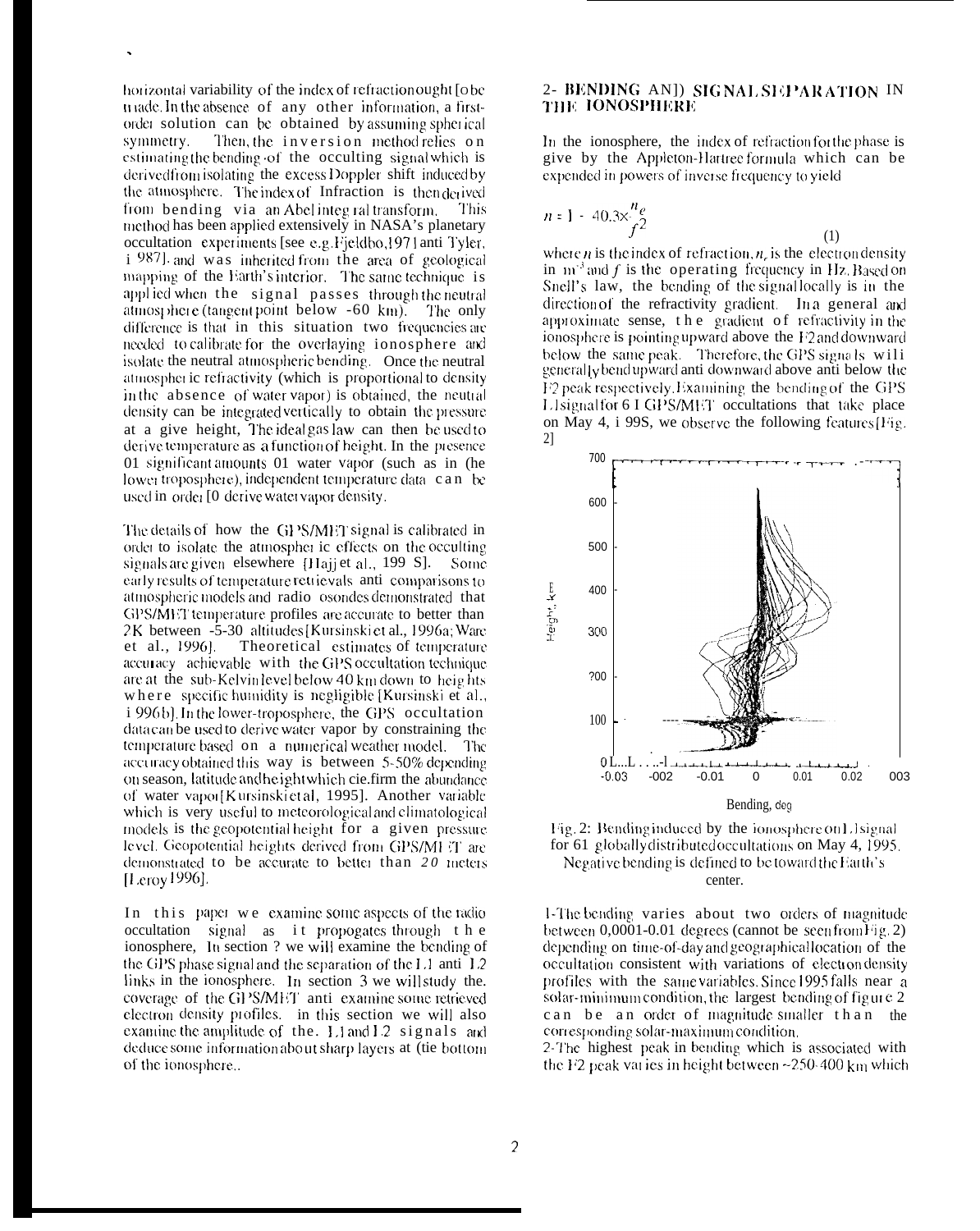is consistent with ionospheric profiles at different latitudes and local times.

3-With negative bending defined to be toward the earth, the signal bends away from (toward) the Earth above (below) well defined peaks in the ionosphere such as the I: I, I'2 and the E peaks. Since the bending of the signal depends on the gradient Of the refractivity (which is vertical to first order), one expects to see a change of signin the bending of the tangent point sample through a peak

4-The largest absolute bending for this particular day is  $-0.03$  degrees which corresponds to the signal just descending below the  $\mathbf{l}$  ~-layer. The fact that the bending induced by the E-layer is larger than that of the  $F2$  is due to the very short scale of the E-layer which makes the refractivity gradient largest there.

5-']'here is very sharp variation of bending which is associated with the Ii-1ayer,

6-The tails at the bottom end of all these curves coincide and starts to grow in magnitude due to the neutral atmospheric bending which starts to dominate at about 50 km altitude.

The most striking feature of these data is how sharp the signature is around the E- (or sporadic E-) layer,  $1$  iven though determination of the magnitude of the E-peak electron density might be obscured due to the overlaying layers (inversion of bending to obtain electron density will be discussed in the next section) the height of sharp Elayers can be determined very accurately. The bending derived from the time. derivative of phase provides one piece of information on the location of sharp layers in the ionosphere. The other piece of information can be obtained from examination of the amplitude of the received phase which will be discussed in the next section.



Fig. 3. Electron density retrieved from occultation and the corresponding amount of I,1 anti L2 signal vertical separation

Bending for 1.2 signal is a factor of 1.65 (= square of the ratio of I, 1 to 1,2 frequencies) larger (see Eq.  $(1)$ ). This dispersive nature of the ionosphere causes the I landL2 signals to travel two slightly different paths and therefore sample different  $r \in g$  i o n s (see Fig. 1). This causes the tangent points of the two links to be at different heights in the atmosphere at a specific time. Assuming spherical symmetry of electron density anti-performing the Abel transform, the electron density profile and the height of the tangent point at a particular instant during the occultation can be solved for. Fig. 3 shows an example of an electron density retrieval obtained from GPS/MET for an occultation taking place near -6N latitude and 228E longitude around  $20:04\overline{U}$  of May 4, 1995. 1 'he corresponding local time is 1 I :01. Also shown on the figure is the separation between the 1. I anti L2 tangent points as a function of altitude. In the neighborhood of the F2 peak, the relative position of the two signals change due to changing direction of bending. Above. the F2 peak, since the bending is generally up ward, the L2 tangent point will always be lower that the  $1,1,$ -The situation reverses when the signal tangent point is below the F2 peak. For this particular profile, the maximum separation is of order 300 meters and it scales linearly w i t h the amount of bending a signal experiences. Therefore, one can expect separations that are two orders of magnitude smaller (as seen with the bending) or one order of magnitude larger during solar-max day-time. There is one positive and one negative implication to this separation. The positive implication is that the separation Of the two signals can be used to deduce some in formation on the horizontal variation of the ionosphere. This is a topic which will be discussed under a sepal-ate paper. The negative implication is that in the neutral atmosphere, where the two signals are needed to calibrate for the ionosphere, a bigger ionospheric residual will remain in the "neutral atmospheric" bending when the separation of the two signal is large. in fact, unless a higher-order correction is made to the signal, the ionosphere can be the biggest limiting error source at altitudes above --40 km during solar-max day-time conditions [Kursinski et al., 1996b).

#### **OCCULTATION COVERAGE**  $AN$ ]) 3. ELECTRON D E NSITY PROFIL ING

A single antenna in a low-Earth orbit (LEO) tracking GPS with a 360° field-of-view will observe about 500" globally distributed occultations per day. Due to a narrower fieldof-view of the GPS/MET antenna  $(\pm 30^{\circ})$  and memory limitations on board the satellite, only 100-200" occultations per day are collected from the GPS/MET. A representative coverage of the occultations for one. day is shown in sun-fixed coordinates in Fig. 4, where each line corresponds to one occultation intersecting the ionosphere between 100-400 km altitude.

Because the coverage is shown as a function of sun-fixed longitude (0 sun-fixed longitude corresponds to noon local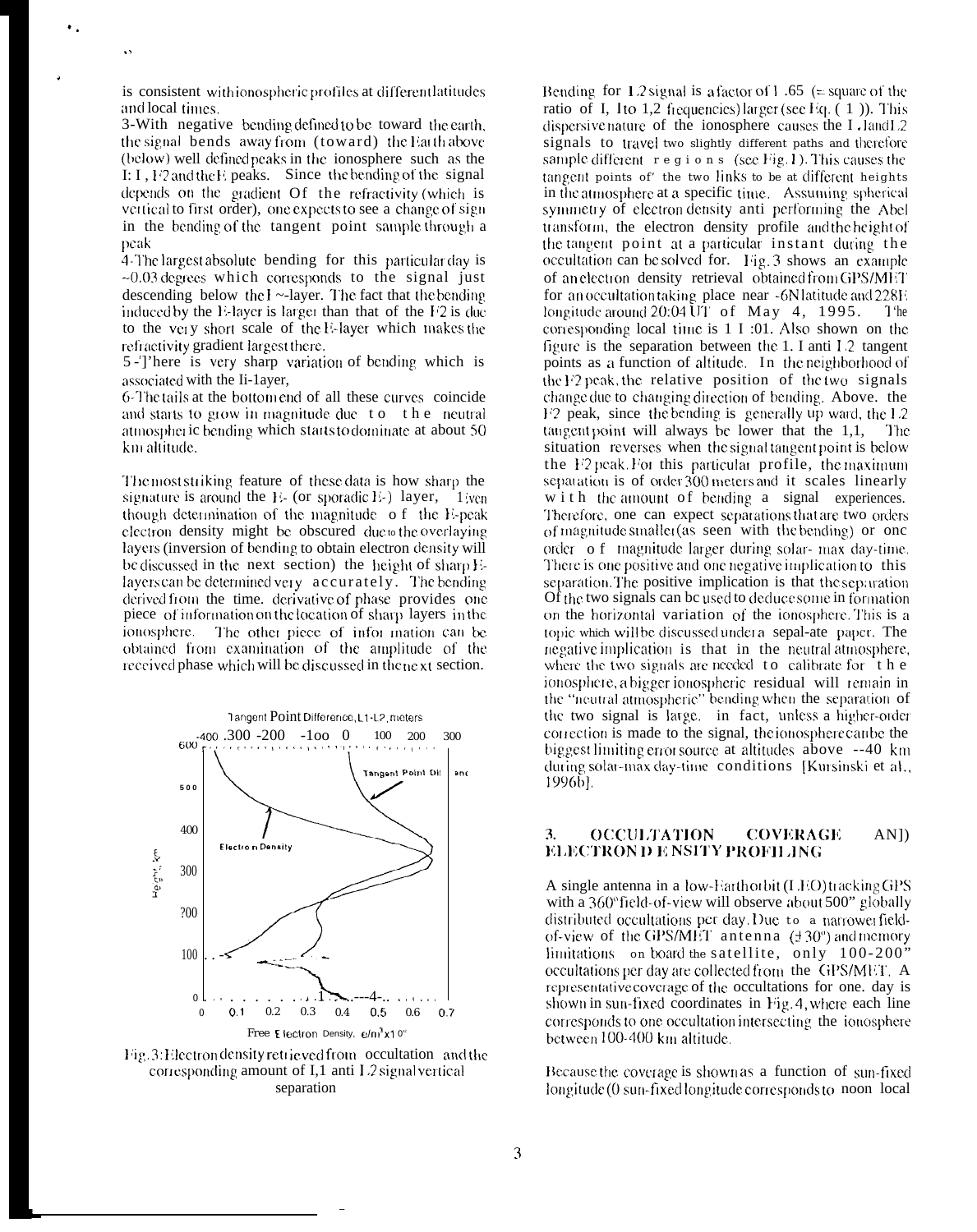time), and the fact that the occultations are scattered around the  $E$ O orbit, the occultations are concentrated around the ground track of the GPS/MET satellite. Al mid- and low-latitude the LEO samples the ionosphere at about the same latitude. and local time for every LEO revolution. This local time will precess slowly with [he precession of the LEO orbit. For GPS/MET, it takes I 10 days for a lull prt'cession of' the satellite; therefore, it takes half of this period to sample the Earth at all local times formid- and low-latitude. On the other hand, at high latitude, the same 12 hour period is sampled for a given hemisphere (e.g. in Fig. 4 the northern hemisphere is always sampled between noon and midnight local time whereas the souther II hemisphere is sampled between midnight and noon local time). It takes half of the precession period to reverse the sampling geometry.

٠.

 $\ddot{\phantom{0}}$ 



Fig. 4: (i) 'S/Ml II' coverage in sun-fixed coordinates in 24 hours, May 4, 1995.

The width of the spread of occultations around the 1HO track is determined by the width of the field-of-view of the receiving antenna and the distance to the limb For a 730 km altitude satellite (such as GPS/MET) the limb is about 3000 km away from the satellite. This implies that the tangent point of an occultation falls within a 3000 km radius from the satellite trajectory during that occultation; therefore, setting an upper limit on the width of the spread o f occultations around the LEO track to be  $\sim$  + 27 equatorial degrees.

The reoccurrence of occultations at nearby local times and latitudes is illustrated by strewing, the retrievals of four equatorial occultations appearing at consecutive orbital revolutions each taking place near noon local time. (These four occultations cross the circle in the middle of Fig. 4.) The electron density retrievals (using the Abel transform) are shown in Fig. 5 which indicates the



Fig. 5: Examples of electron density profiles  $(e/m^3)$ obtained from GPS/MET and PIM for equatorial latitude at about the same local time.

For comparisons, profiles obtained from the lonospheric Parameter ized Model (PIM) derived with input parameters suitable for the same day are also shown, Some of the  $\mu$  main features to observe are: (1) the ability to observe the  $E$ ,  $F1$  - and  $F2$ -layers that are characteristics of mid- anti low-latitude day-time ionosphere,  $(2)$  The ability to observe the evolution of the ionosphere at the same local time and latitude every  $\sim 100$  minutes (which is equal to the GPS/MET orbital period). Changes with time also reflect changes of magnetic dip latitude due to the rotation of the Earth. (3) Except for the far-left profile, the 1'IM reproduces F2 peak densities and heights that are in reasonable agreement with the GPS/MET retrieval. (4) Comparisons with the PIM is generally better below the

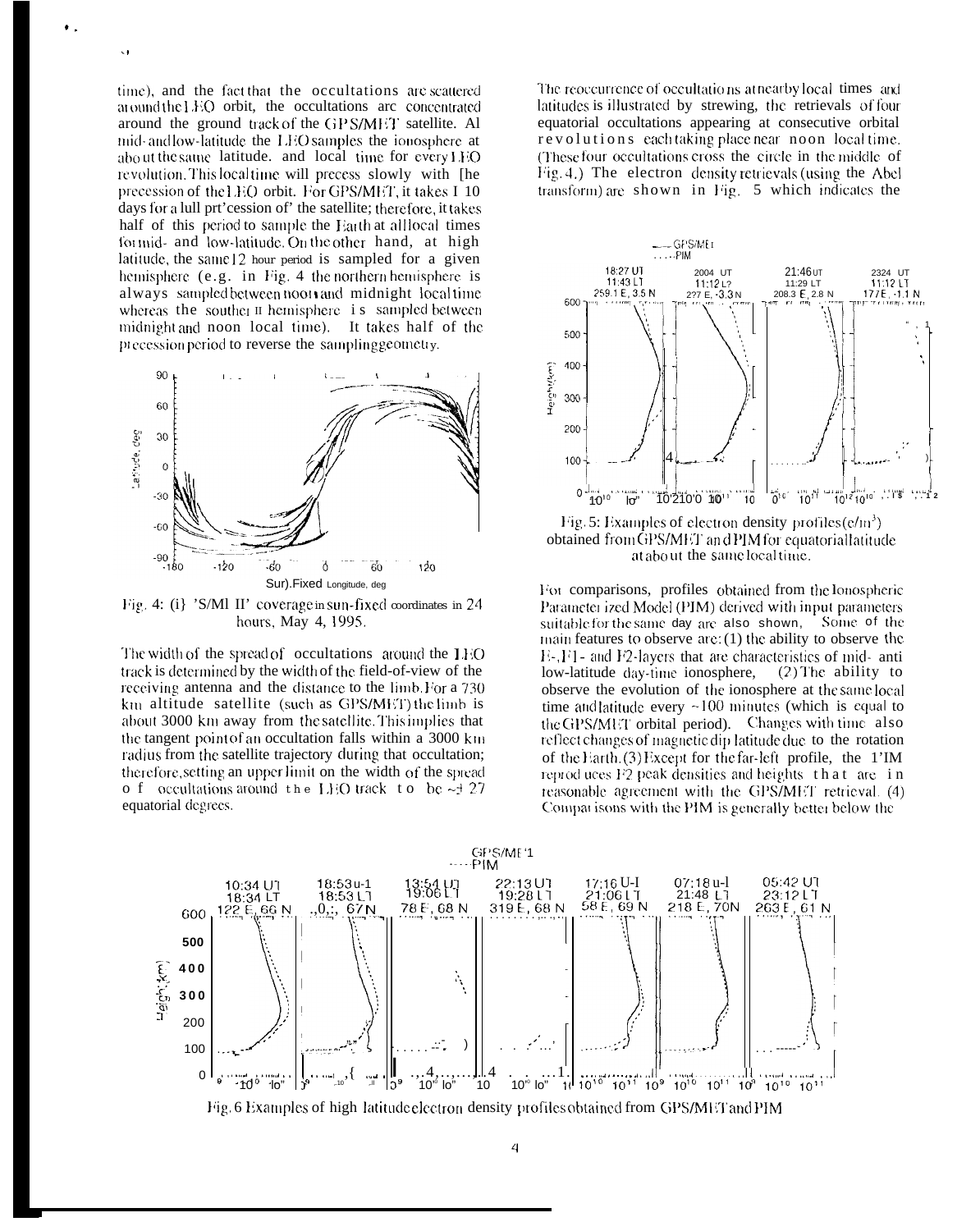12-peak than at the top-side.  $(5)$  The ability of both the model and the retrievals to reproduce [he sharp bottom of the ionosphere. Other examples of GP S/MET retrieved profiles are shown for high latitude between dusk and midnight local time. We note the much lower 1(?-peak height, the almost disappearance of the F1-peak, the recession of the F2-layer where compared to the 1 -layer, and the very low peak de nsity nearmidnight local time (far-right figure). In contrast to the equatorial profiles the comparison w ith the.  $1'1 \,$  M model appears to be more favorable at the top-side than below the F2-peak.

Inorder to assess the accuracy of the GPS/MET retrievals, coincidences of other types of data such as ionosondes or incoherent scatter radar (ISR) with GPS/MET occultations have been searched for. To date, we were able to find a single ISR measurement obtain from Millstone Hill which coincided with an occultation in space and time. Fig. 7 (top) shows a GPS/MET profile obtain on 1995-May-5,0310UT with tangent points coordinates around 42N and 282E. On the same figure is the ISR measurement of electron density obtained in the 320 mici osecond pulse thode of operation and obtained 20 minutes after the occultation. On the bottom part of Fig. 7 is the same GPS/MET profile compared to several ISR profiles obtained around the time of the occultation with the ISR operating at the 640 microsecond pulse mode. Millstone Hill is located at 42.6N and 288.5E which is about 6" east of the occultation location. It is clear from Fig. 7 that the occultation retrieval best matches the ISR data collected at 034011'1'. The discrepancies between the ISI< and the occultation can be ascribed to several factors, including the spatial anti-temporal separation between the occultation and the ISR measurements, error introduced by the spherical symmetry assumption when doing the GPS/MET retrieval, anti-error in the ISR measurements. It is clear that further comparisons to ground truth is needed for further assessment of the accuracy of the occultation retrievals.

Finally in this section we examine some amplitude data obtained from GPS/MET. Fig. 8 shows the flight receiver signal-to-noise ratio of the L1 anti L2 signals for four different occultations where time  $=$  O corresponds to the start of high-rate at about 120 km altitude. The gradual decrease of SNR starting at about 30-40 seconds is due to significant atmospheric bending starting at about the tropopause. As the signal approaches the sur face, it is significantly bent (up to - 1") anti-defocused and finally disappears. Neal-ly half of the occultation displays a smooth steady SNR while the signal is in the ionosphere. Figure 8.d is an example of such smooth SNR. However, a good fraction of them (see Fig. 8a, b and e show one or several sharp changes in SNR which can be attributed to sharp layers (e.g. sporadic  $E$ ) at the bottom of the ionosphere. That these scintillations are caused by the ionosphere and not the neutral atmosphere can be seen from the fact that the L2 SNR fluctuation is larger than that of L1, consistent with its lower carrier frequency.



Fig. 7: Comparisons of electron density profile obtained from GPS/MET with coincident measurements from Millstone Hill ISR. Around the time of occultation the ISR operated in two modes, the 320 usec pulse mode (top figure) and the  $640$ usec pulse mode (bottom figure).

1 the electron density profiles obtained from the phase data via the Abel inversion corresponding to the occultations of Fig. 8 are shown in Fig. 9. Fig. 9a, b and c respectively show one, several anti two sharp layers at the bottom of the ionosphere. Another possible inter pretation for some of these sharp scintillations is that they are caused by some structure in the Fregion missed due to sub-sampling of the occultation signal above  $120 \;$  km (sample rate when tangent point  $> 120$  km is 0.1Hz). A more careful examination of the 1,2 data and the time shift between these sharp scintillations for the L1 anti L2 signal should resolve some of the ambiguity as to where along the occulting link these ionospheric irregularities exist. This will be, performed in future work.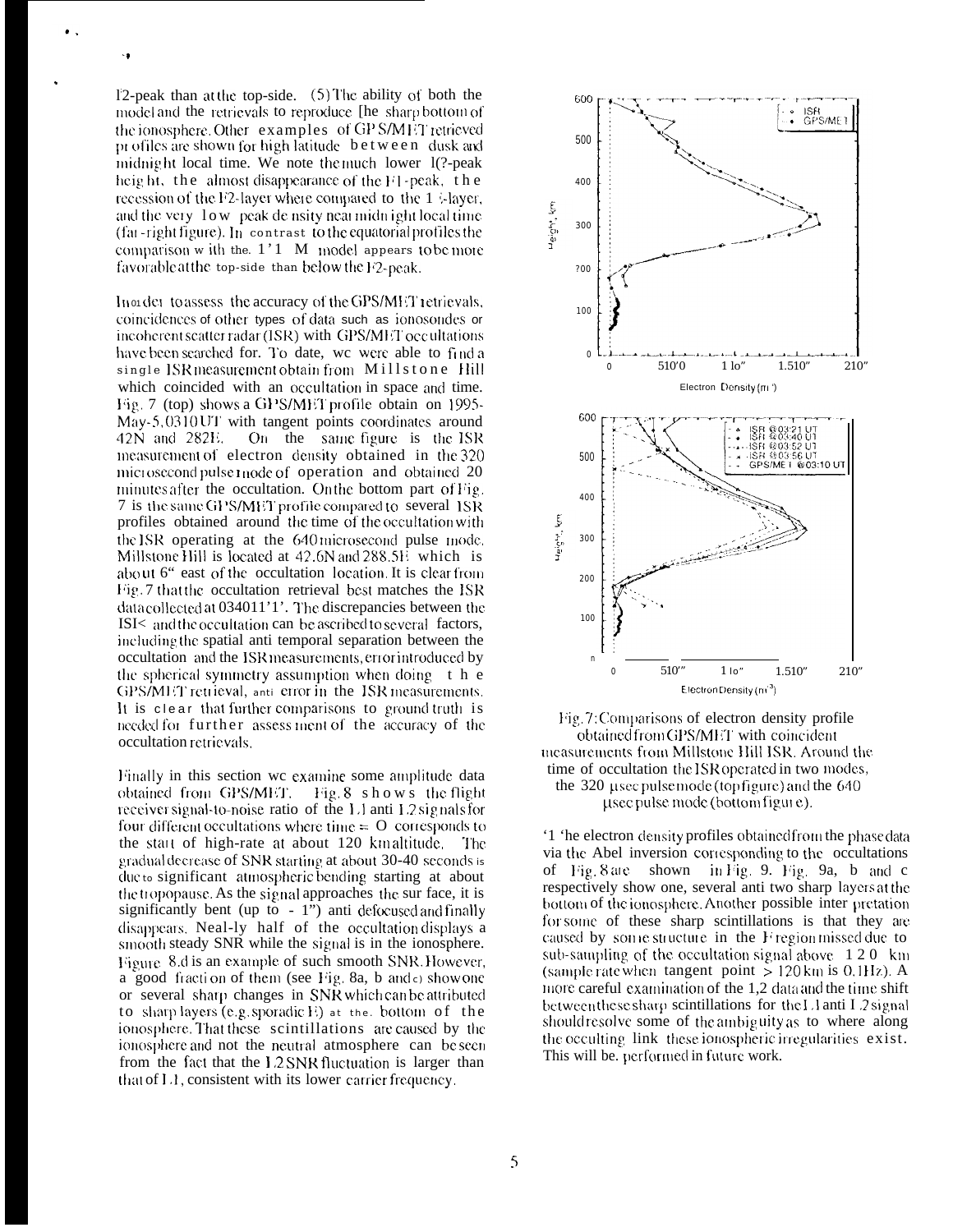

Fig.8:Instrumental Sigr)a]-to-noise ratioasa function of time for L1andL2signals for four different occultations.